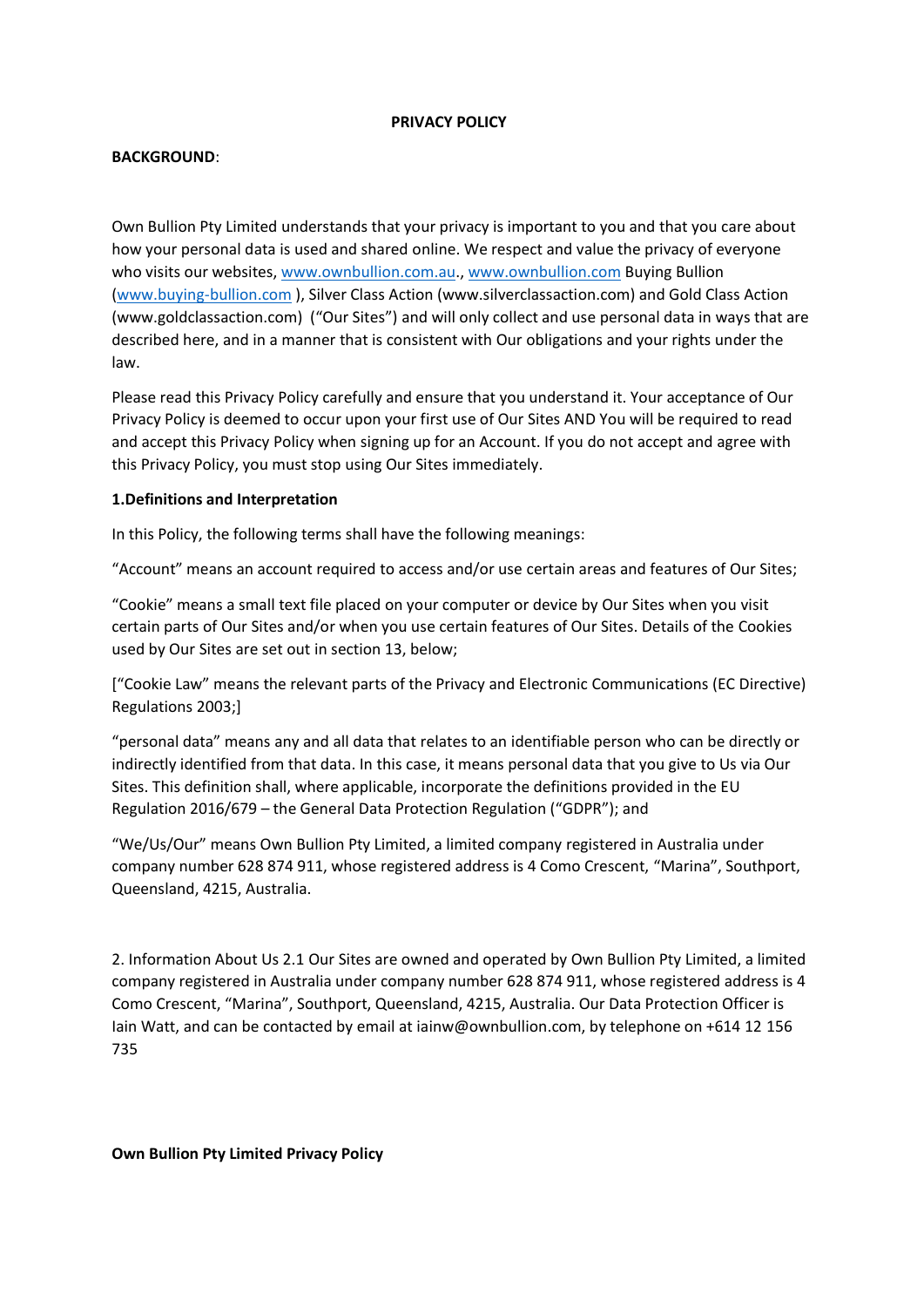### 3. **What Does This Policy Cover?**

This Privacy Policy applies only to your use of Our Sites. Our Sites may contain links to other websites. Please note that We have no control over how your data is collected, stored, or used by other websites and We advise you to check the privacy policies of any such websites before providing any data to them.

### 4. **Your Rights**

4.1 As a data subject, you have the following rights under the GDPR, which this Policy and Our use of personal data have been designed to uphold:

4.1.1 The right to be informed about Our collection and use of personal data;

4.1.2 The right of access to the personal data We hold about you (see section 12);

4.1.3 The right to rectification if any personal data We hold about you is inaccurate or incomplete (please contact Us using the details in section 14);

4.1.4 The right to be forgotten – i.e. the right to ask Us to delete any personal data We hold about you (We only hold your personal data for a limited time, as explained in section 6 but if you would like Us to delete it sooner, please contact Us using the details in section 14);

4.1.5 The right to restrict (i.e. prevent) the processing of your personal data;

4.1.6 The right to data portability (obtaining a copy of your personal data to re-use with another service or organisation);

4.1.7 The right to object to Us using your personal data for particular purposes; and

4.1.8 Rights with respect to automated decision making and profiling.

4.2 If you have any cause for complaint about Our use of your personal data, please contact Us using the details provided in section 14 and We will do Our best to solve the problem for you. If We are unable to help, you also have the right to lodge a complaint with the UK's supervisory authority, the Information Commissioner's Office.

4.3 For further information about your rights, please contact the Information Commissioner's Office or your local Citizens Advice Bureau.

### 5. **What Data Do We Collect?**

Depending upon your use of Our Sites, We may collect some or all of the following personal and non-personal data (please also see section 13 on Our use of Cookies and similar technologies and Our Cookie Policy https://www.ownbullion.com.au/cookiepolicy):

5.1 name;

5.2 business/company name

5.3 contact information such as email addresses and telephone numbers;

5.4 demographic information such as post code, preferences, and interests;

5.5 financial information such as credit / debit card numbers;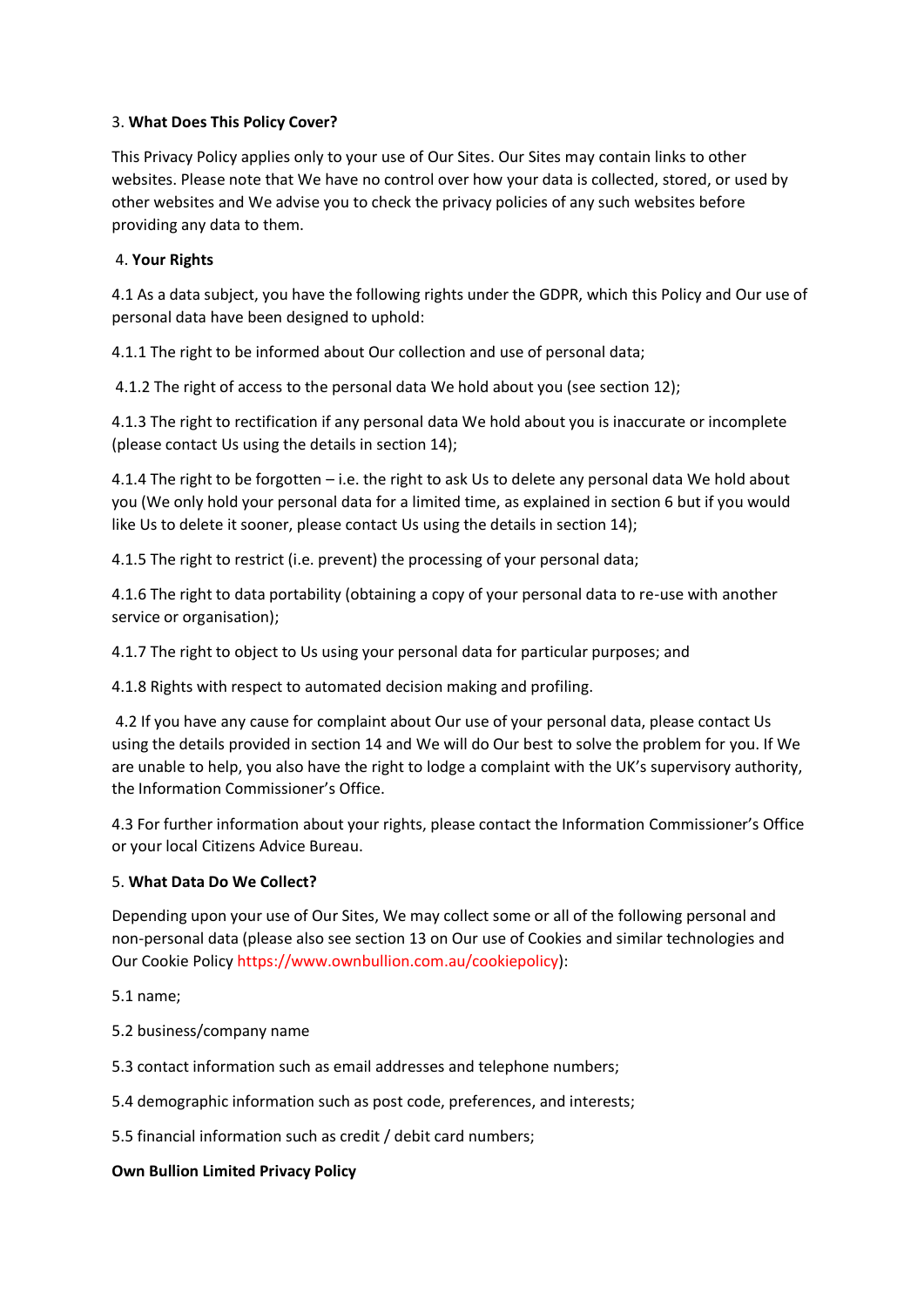5.6 IP address;

5.7 web browser type and version;

5.8 operating system;

5.9 a list of URLs starting with a referring site, your activity on Our Sites, and the site you exit to;

### 6. **How Do We Use Your Data?**

6.1 All personal data is processed and stored securely, for no longer than is necessary in light of the reason(s) for which it was first collected.We will comply with Our obligations and safeguard your rights under the GDPR at all times. For more details on security see section 7, below.

6.2 Our use of your personal data will always have a lawful basis, either because it is necessary for Our performance of a contract with you, because you have consented to Our use of your personal data (e.g. by subscribing to emails), or because it is in Our legitimate interests. Specifically, We may use your data for the following purposes:

6.2.1 Providing and managing your Account;

6.2.2 Providing and managing your access to Our Sites;

6.2.3 Personalising and tailoring your experience on Our Sites;

6.2.4 Supplying Our products AND services to you (please note that We require your personal data in order to enter into a contract with you);

6.2.5 Personalising and tailoring Our products AND services for you;

6.2.6 Replying to emails from you;

6.2.7 Supplying you with emails that you have opted into (you may unsubscribe or opt-out at any time by unsubscribing via the GDPR Compliance page;

### **6.2.8 Market research;**

6.2.9 Analysing your use of Our Sites and gathering feedback to enable Us to continually improve Our Sites and your user experience;

6.3 With your permission and/or where permitted by law, we may also use your data for marketing purposes which may include contacting you by email **AND/OR** telephone **AND/OR** text message with information, news and offers on Our products **AND/OR** services. We will not, however, send you any unsolicited marketing or spam and will take all reasonable steps to ensure that We fully protect your rights and comply with Our obligations under the GDPR and the Privacy and Electronic Communications (EC Directive) Regulations 2003.

6.4 Third parties (advertisers, event and product promoters) whose content appears on Our Sites may use third party Cookies, as detailed below in section 13. Please refer to section 13 for more information on controlling Cookies. Please note that We do not control the activities of such third parties, nor the data they collect and use and advise you to check the privacy policies of any such third parties. 6.5 You have the right to withdraw your consent to Us using your personal data at any time, and to request that We delete it.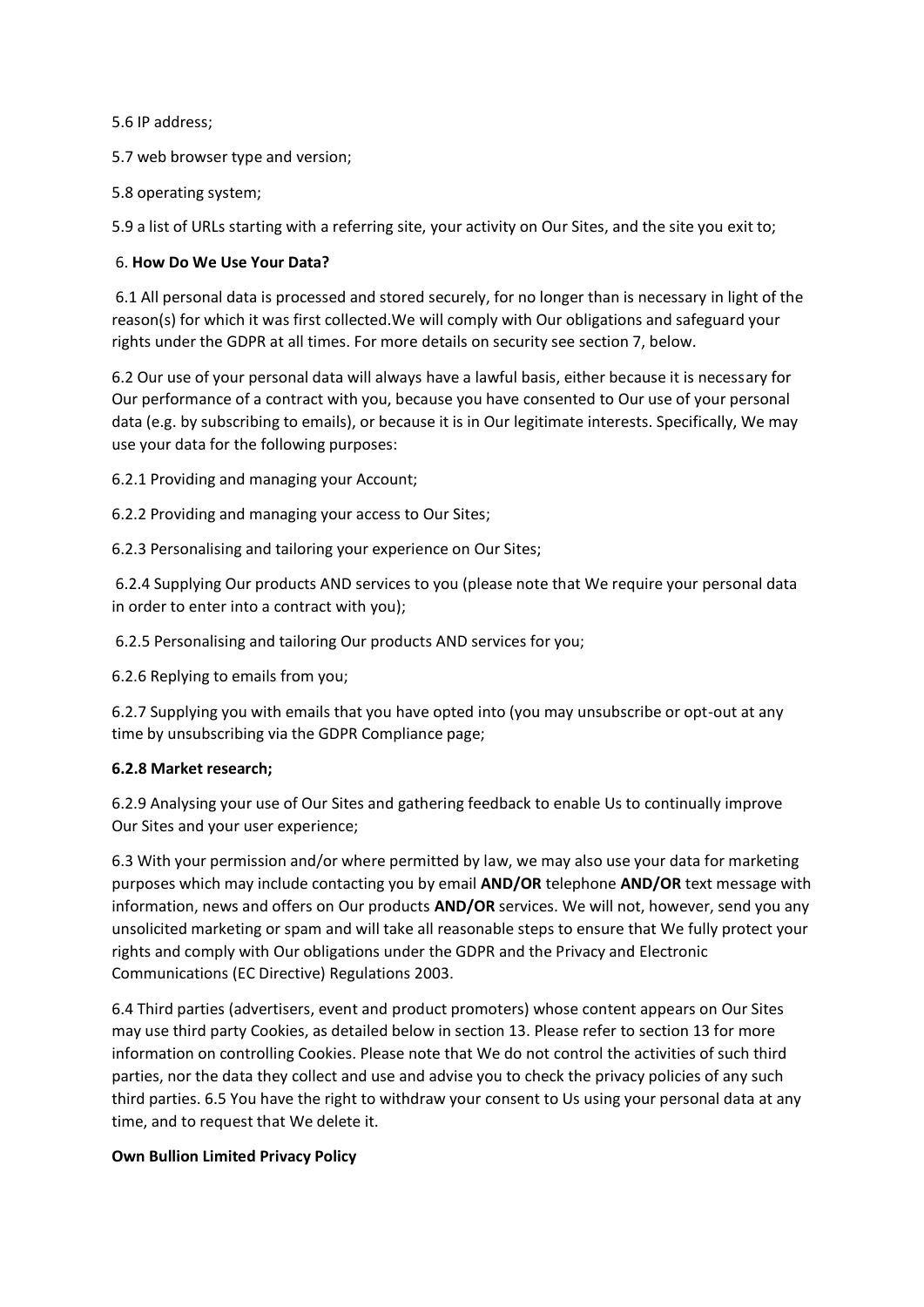6.6 We do not keep your personal data for any longer than is necessary in light of the reason(s) for which it was first collected. Data will therefore be retained for the following periods (or its retention will be determined on the following bases):

6.6.1 Personal data related to having a membership account, will be kept until the life of the membership account. If the member wishes to delete their membership, then we will delete all personal information;

### 7. **How and Where Do We Store Your Data**?

7.1 We only keep your personal data for as long as We need to in order to use it as described above in section 6, and/or for as long as We have your permission to keep it.

7.2 Some or all of your data may be stored outside of the European Economic Area ("the EEA") (The EEA consists of all EU member states, plus Norway, Iceland, and Liechtenstein). You are deemed to accept and agree to this by using Our Sites and submitting information to Us. If We do store data outside the EEA, we will take all reasonable steps to ensure that your data is treated as safely and securely as it would be within the UK and under the GDPR

7.3 Data security is very important to Us, and to protect your data We have taken suitable measures to safeguard and secure data collected through Our Sites.

7.4 Steps We take to secure and protect your data include:

# 7.4.1 SSL Certificates, Usage of Malware Protection Software (Wix).

### 8. **Do We Share Your Data?**

8.1 We may share your data with other companies in Our group for marketing and analysis purposes. This includes Own Bullion Pty Ltd owned websites.

8.2 We may sometimes contract with third parties to supply products and services to you on Our behalf. These may include payment processing, delivery of goods, search engine facilities, advertising, and marketing. In some cases, the third parties may require access to some, or all of your data. Where any of your data is required for such a purpose, we will take all reasonable steps to ensure that your data will be handled safely, securely, and in accordance with your rights, Our obligations, and the obligations of the third party under the law.]

8.3 We may compile statistics about the use of Our Sites including data on traffic, usage patterns, user numbers, sales, and other information. All such data will be anonymised and will not include any personally identifying data, or any anonymised data that can be combined with other data and used to identify you. We may from time to time share such data with third parties such as prospective investors, affiliates, partners, and advertisers. Data will only be shared and used within the bounds of the law.

8.4 We may sometimes use third party data processors that are located outside of the European Economic Area ("the EEA") (The EEA consists of all EU member states, plus Norway, Iceland, and Liechtenstein). Where We transfer any personal data outside the EEA, we will take all reasonable steps to ensure that your data is treated as safely and securely as it would be within the UK and under the GDPR.

8.5 In certain circumstances, we may be legally required to share certain data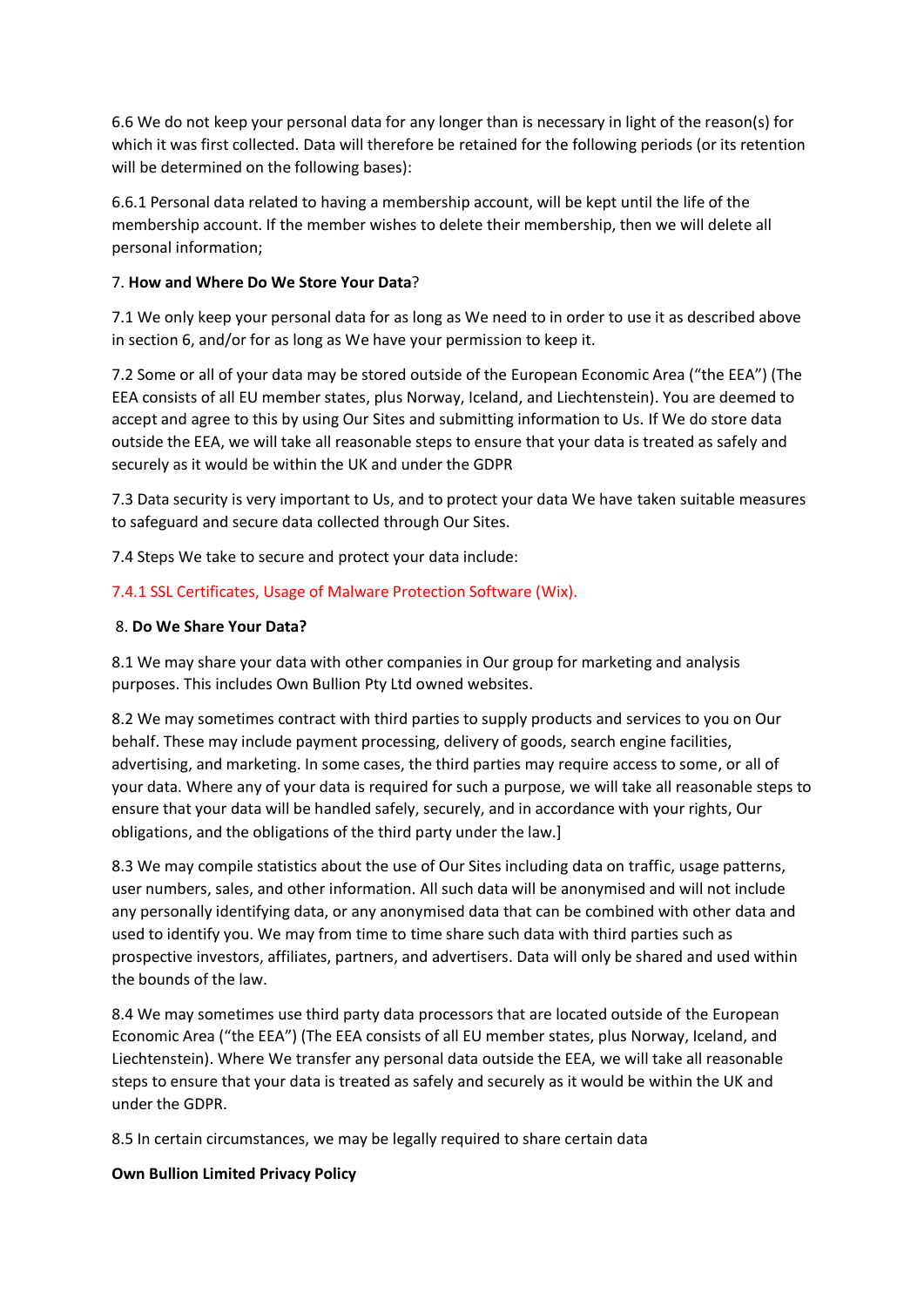held by Us, which may include your personal data, for example, where We are involved in legal proceedings, where We are complying with legal requirements, a court order, or a governmental authority.

# 9. **What Happens If Our Business Changes Hands?**

9.1 We may, from time to time, expand or reduce Our business and this may involve the sale and/or the transfer of control of all or part of Our business. Any personal data that you have provided will, where it is relevant to any part of Our business that is being transferred, be transferred along with that part and the new owner or newly controlling party will, under the terms of this Privacy Policy, be permitted to use that data only for the same purposes for which it was originally collected by Us. 9.2 In the event that any of your data is to be transferred in such a manner, you will not be contacted in advance and informed of the changes. When contacted you will not, however, be given the choice to have your data deleted or withheld from the new owner or controller.

# 10**. How Can You Control Your Data?**

10.1 In addition to your rights under the GDPR, set out in section 4, when you submit personal data via Our Sites, you may be given options to restrict Our use of your data. In particular, We aim to give you strong controls on Our use of your data for direct marketing purposes (including the ability to opt-out of receiving emails from Us which you may do by unsubscribing using the links provided in Our emails and at the point of providing your details and by managing your Account).

10.2 You may also wish to sign up to one or more of the preference services operating in the UK: The Telephone Preference Service ("the TPS"), the Corporate Telephone Preference Service ("the CTPS"), and the Mailing Preference Service ("the MPS"). These may help to prevent you receiving unsolicited marketing. Please note, however, that these services will not prevent you from receiving marketing communications that you have consented to receiving.

# 11. **Your Right to Withhold Information**

11.1 You may access certain areas of Our Sites without providing any data at all. However, to use all features and functions available on Our Sites you may be required to submit or allow for the collection of certain data. 11.2 You may restrict Our use of Cookies. For more information, see section 13 and Our Cookie Policy https://www.ownbullion.com/cookiepolicy.

# 12. **How Can You Access Your Data?**

You have the right to ask for a copy of any of your personal data held by Us (where such data is held). Under the GDPR, no fee is payable and We will provide any and all information in response to your request free of charge. Please contact Us for more details at [iainw@ownbullion.com](mailto:iainw@ownbullion.com) , or using the contact details below in section 14. Alternatively, please refer to Our Data Protection Policy [https://www.ownbullion.com/dataprotectionpolicy.](https://www.ownbullion.com/dataprotectionpolicy)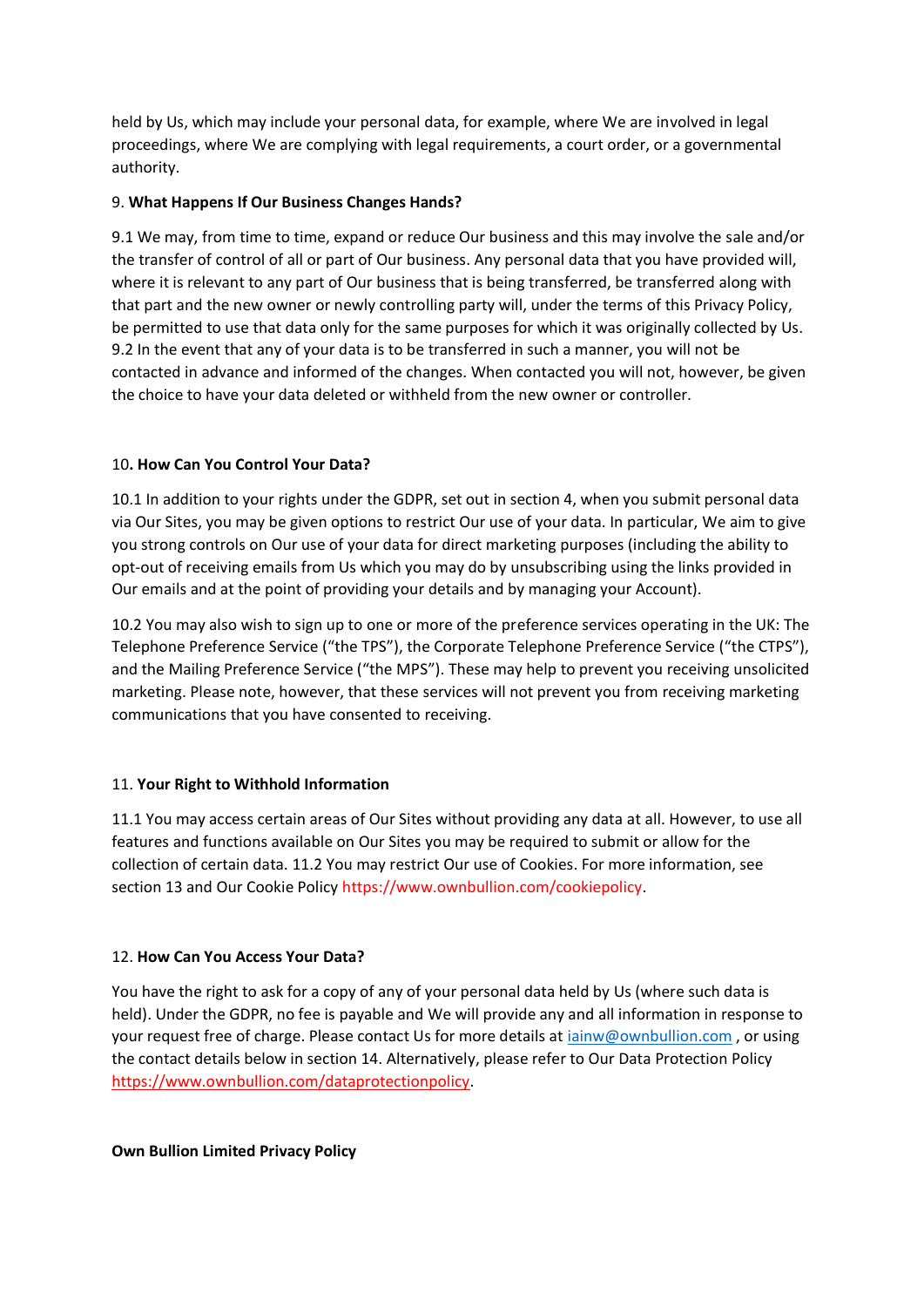### 13**. Our Use of Cookies**

13.1 Our Sites may place and access certain first party Cookies on your computer or device. First party Cookies are those placed directly by Us and are used only by Us. We use Cookies to facilitate and improve your experience of Our Sites and to provide and improve Our products AND/OR services. We have carefully chosen these Cookies and have taken steps to ensure that your privacy and personal data is protected and respected at all times.

13.2 By using Our Sites you may also receive certain third party Cookies on your computer or device. Third party Cookies are those placed by websites, services, and/or parties other than Us. Third party Cookies are used on Our Sites for marketing, advertising and analytical purposes. For more details, please refer to section 6, above, and to section 13.6 below. These Cookies are not integral to the functioning of Our Sites and your use and experience of Our Sites will not be impaired by refusing consent to them.

13.3 All Cookies used by and on Our Sites are used in accordance with current Cookie Law.

13.4 Cookies will be placed on your computer as soon as you enter the site. If you do not want to accept these cookies, please navigate away from the site and delete the cookies in your browser.

13.5 Certain features of Our Sites depend on Cookies to function. Cookie Law deems these Cookies to be "strictly necessary". These Cookies are shown below in section

13.6. Your consent will not be sought to place these Cookies, but it is still important that you are aware of them. You may still block these Cookies by changing your internet browser's settings as detailed below in section 13.10, but please be aware that Our Sites may not work properly if you do so. We have taken great care to ensure that your privacy is not at risk by allowing them. 13.6 The following first party Cookies may be placed on your computer or device:

| Name of Cookie | <b>Purpose Strictly</b> | Necessary |
|----------------|-------------------------|-----------|
| Wix            | Site Theme              | Yes       |

and the following third-party Cookies may be placed on your computer or device: